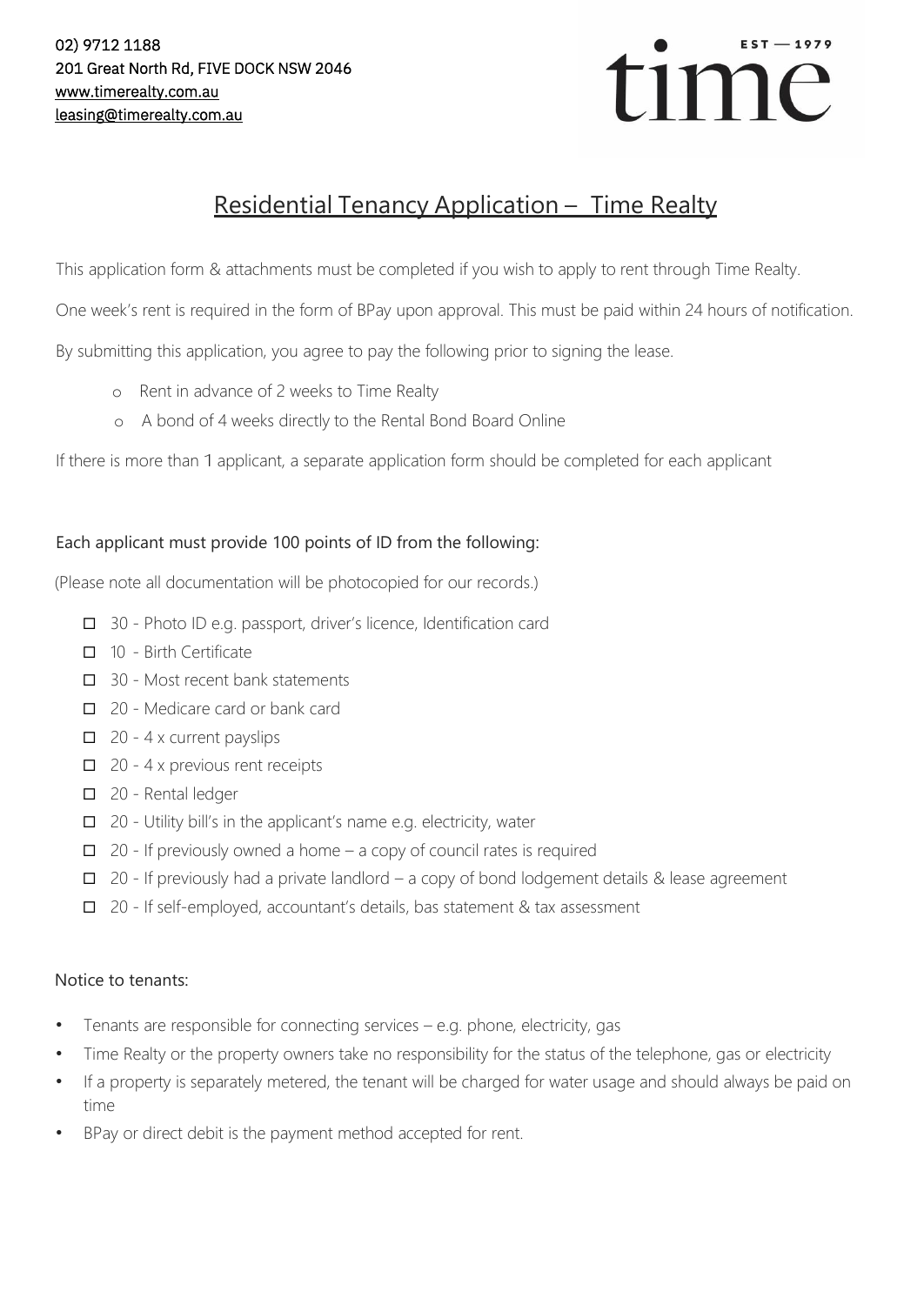

I, the applicant, hereby apply for approval by the owner of the premises referred to in this form to become the tenant of those premises on the terms and conditions contained in this form and in the Residential Tenancy Agreement to be drawn up by the owner's real estate agent.

#### Holding fees for approved applicants

In accordance with section 24 of the Residential Tenancies Act 2010, it is hereby acknowledged that the taking of the holding fee referred to in this application for tenancy form is subject to the following conditions:

The applicant, if approved, will pay a holding fee of 1 weeks rent to hold the premises in favour of the applicant.

- A tenant cannot be asked to pay a holding fee unless the tenant's application has been approved by the landlord.
- If the applicant has paid a holding fee, the landlord must not enter into a residential tenancy agreement for the residential premises with any other person within 7 days of payment of the fee (or within such further period as may be agreed with the tenant) unless the tenant notifies the landlord that the tenant no longer wishes to enter into the residential tenancy agreement.
- A holding fee may be retained by the landlord only if the tenant enters into the residential tenancy agreement or refuses to enter into the residential tenancy agreement.
- If a residential tenancy agreement is entered into after the payment of a holding fee, the fee must be paid towards rent.

#### Notice to prospective tenants

The availability of telephone lines; internet services; analogue, digital or cable television (and the adequacy of such services); are the sole responsibility of the tenant(s) and tenants should make their own enquiries as to the availability and adequacy of such services before accepting the tenancy of the property. The landlord does not warrant that any telephone plugs, antenna sockets or other such serve points located in the property are serviceable, or will otherwise meet the requirements of the tenant, and tenants must rely upon their own enquiries.

I/We SETTSCAP PROPERTY PTY LIMITED, Trading as RL TIME REALTY, The real estate agents, acting for the owner of the above premises acknowledge receipt of the above application and if the application is approved to also prepare, within the holding period, if any, a residential tenancy agreement/lease of the premises.

#### Privacy Policy

The personal information the prospective tenant provides in this application or collected from other sources is necessary for the Agent to verify the Applicant's identity, to process and evaluate the Application and to manage the tenancy. Personal information collected about the Applicant in this Application and during the course of the tenancy if the Application is successful may be disclosed for the purpose for which it was collected to other parties including to the Landlord, referees, other agents and third party operators of tenancy reference databases. Information already held on tenancy databases may also be disclosed to the Agent and/or Landlord. If the Applicant enters into a Residential Tenancy Agreement, and if the Application fails to comply with their obligations under that agreement that fact and other relevant personal information collected about the Applicant during the course of the tenancy may also be disclosed to the Landlord, third party operators of tenancy reference databases and/or other agents.

If the Applicant would like to access the personal information the Agent holds, they can do so by contacting the Agent at the address and contact numbers contained in this application. The Applicant can also correct this information if it is inaccurate, incomplete or out-of-date.

If the information is not provided, the Agent may not be able to process the application and manage the tenancy.

Name of applicant:

Signature of applicant: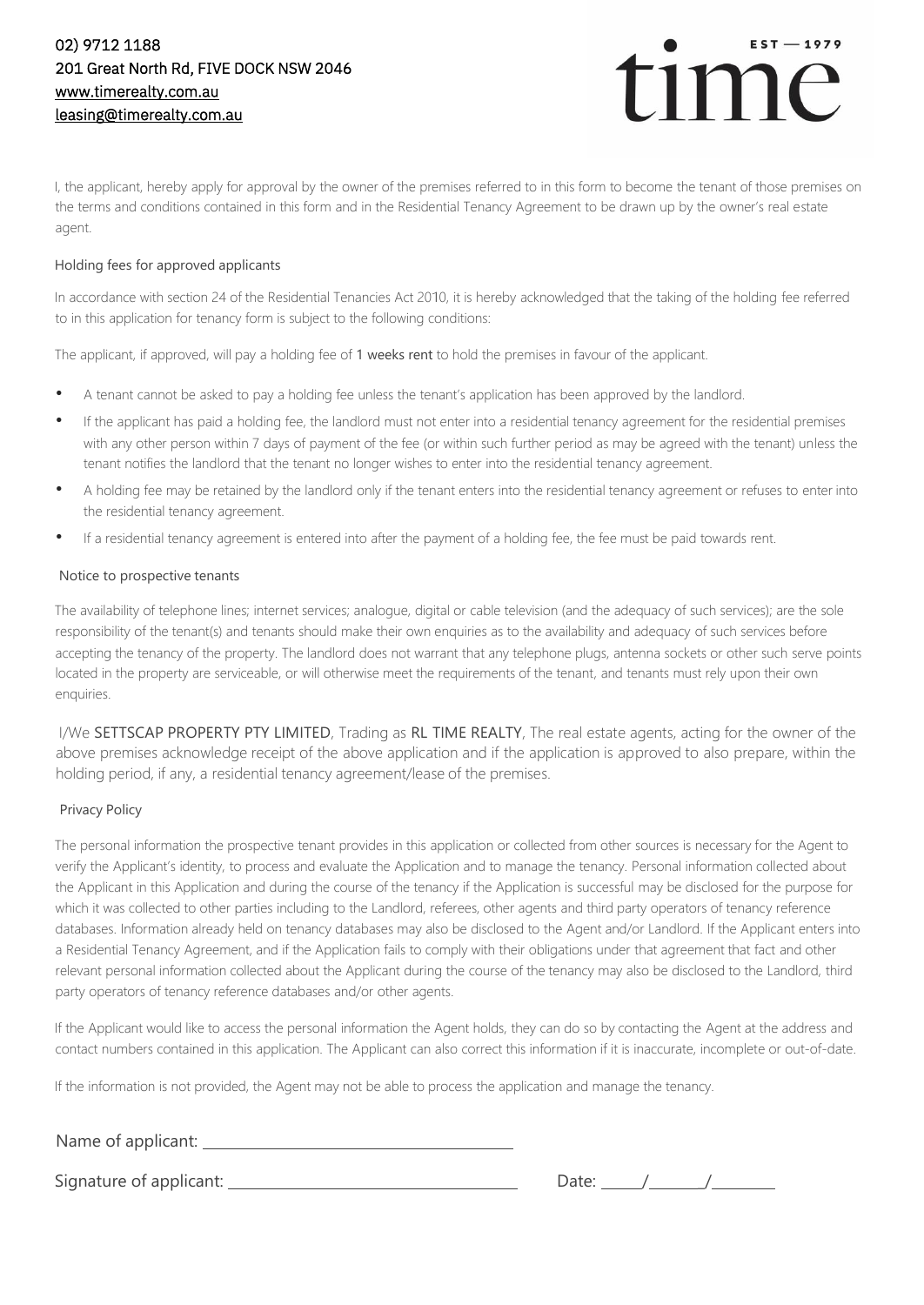

| Address of premises applying for:                                    |                      |                         |                              |              |
|----------------------------------------------------------------------|----------------------|-------------------------|------------------------------|--------------|
|                                                                      |                      |                         |                              |              |
| <b>Details of Tenancy</b>                                            |                      |                         |                              |              |
| Lease Term:                                                          | 6 months / 12 months |                         |                              |              |
| <b>Commencement Date:</b>                                            |                      |                         |                              |              |
| <b>Rental Amount:</b>                                                | $\frac{1}{2}$        | per week                |                              |              |
| Number of persons in premises:                                       |                      | _Adults _Children _Pets |                              |              |
| Pet Type/Breed:                                                      |                      | Age:                    | Council Registration:        |              |
| Was the property upon your inspection in a clean and fair condition? |                      |                         |                              |              |
| How did you find out about this property?                            |                      |                         |                              |              |
| <b>Applicant's Details</b>                                           |                      |                         |                              |              |
| Full Name:                                                           |                      |                         |                              |              |
| Date of Birth:                                                       |                      | Sex:                    |                              |              |
| <b>Current Address:</b>                                              |                      |                         |                              |              |
| All Day Contact Number:                                              |                      |                         | Home Phone/Work:             |              |
| E-mail:                                                              |                      |                         | Smoker: Yes / No             |              |
| Driver's Licence Number:;                                            |                      |                         | State of issue & Expiry:     |              |
| Primary Vehicle                                                      |                      | Make                    |                              | Registration |
| Passport Number:                                                     |                      |                         | Country of issue:            |              |
| <b>Emergency Contact Name:</b>                                       |                      | Relationship:           |                              | Phone:       |
| <b>Emergency Contact Address:</b>                                    |                      |                         |                              |              |
| <b>Emergency Contact Email Address:</b>                              |                      |                         |                              |              |
| <b>Current Rental History</b>                                        |                      |                         |                              |              |
| Name of Current Agency/Landlord:                                     |                      |                         |                              |              |
| Address:                                                             |                      |                         |                              |              |
| Rent Paid Per Week:                                                  |                      |                         | Length of Stay:              |              |
| Agent's Name:                                                        |                      |                         | Contact Number:              |              |
| Agents/Landlords Email:                                              |                      |                         | Was the Bond Fully Refunded: |              |
| Reason For Leaving:                                                  |                      |                         |                              |              |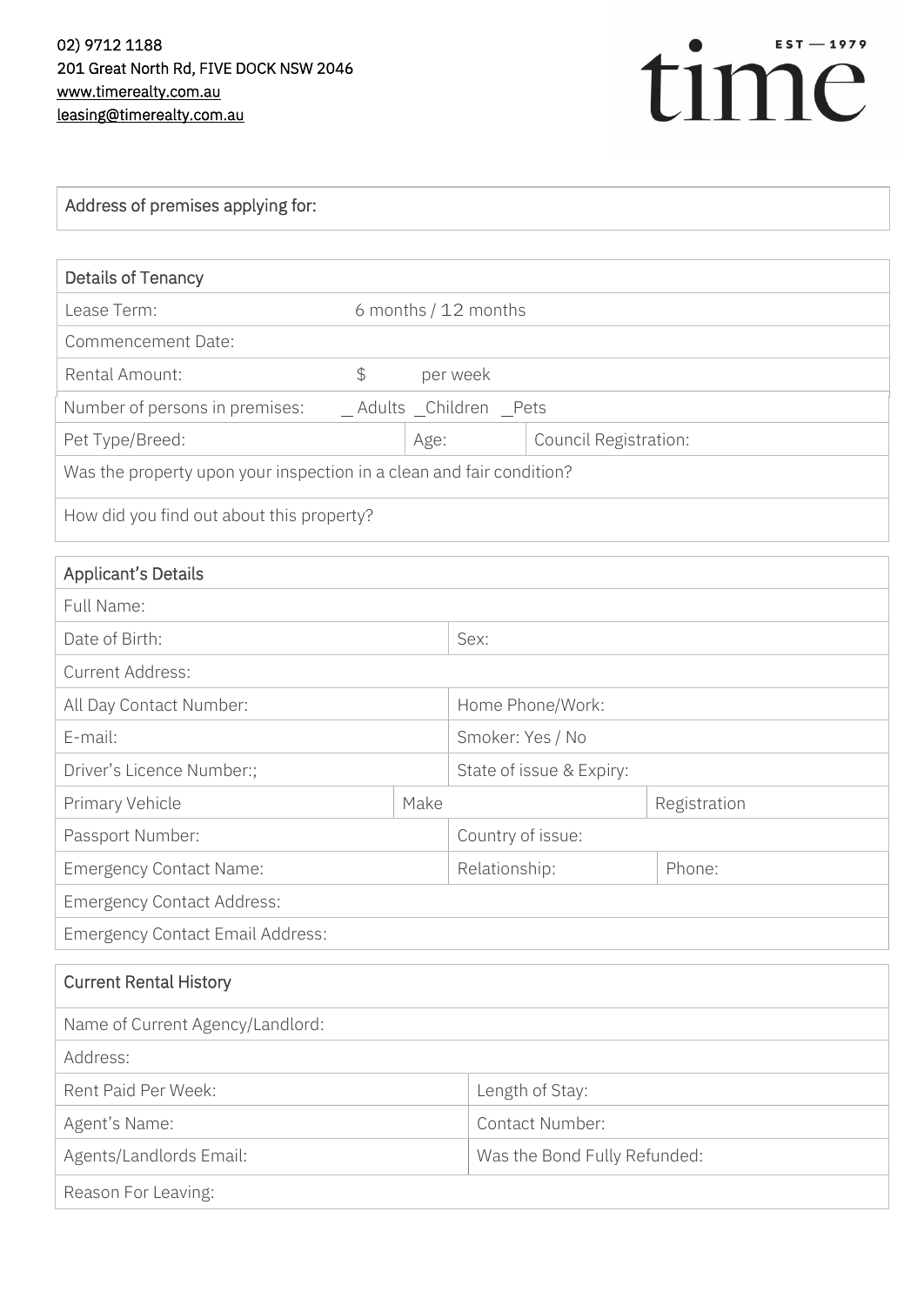

| Current employment                                                         |                                                  |  |  |
|----------------------------------------------------------------------------|--------------------------------------------------|--|--|
| Self Employed?                                                             |                                                  |  |  |
| Company Name:                                                              |                                                  |  |  |
| Manager (Name):                                                            | Contact's Phone:                                 |  |  |
| Company Address                                                            |                                                  |  |  |
| Industry:                                                                  | Occupation/Position:                             |  |  |
| Length of employment:                                                      | Nature of Employment: Casual/Full-time/Part-time |  |  |
| Annual Salary:                                                             | Net Weekly Income:                               |  |  |
| <b>Other Details</b>                                                       |                                                  |  |  |
| Do you have any other applications pending on other properties?            |                                                  |  |  |
| Are you considering purchasing a property within the near future?          |                                                  |  |  |
| Do you own an investment property?                                         |                                                  |  |  |
| Has your tenancy ever been terminated by a landlord or agent?              |                                                  |  |  |
| Have you ever been refused a property by any landlord or property manager? |                                                  |  |  |

Are you in debt to another landlord or agent?

Have any deductions ever been made to your bond?

Are there any reasons that would affect your future rental payments?

| Other Occupants |        |  |
|-----------------|--------|--|
| Name:           | Phone: |  |
| Name:           | Phone: |  |
| Name:           | Phone: |  |

| Previous employment   |                                                  |
|-----------------------|--------------------------------------------------|
| Self Employed?        |                                                  |
| Company Name:         |                                                  |
| Manager (Name):       | Contact's Phone:                                 |
| Company Address       |                                                  |
| Industry:             | Occupation/Position:                             |
| Length of Employment: | Nature of employment: Casual/Full-time/Part-time |
| Annual Salary:        | Net Weekly Income:                               |